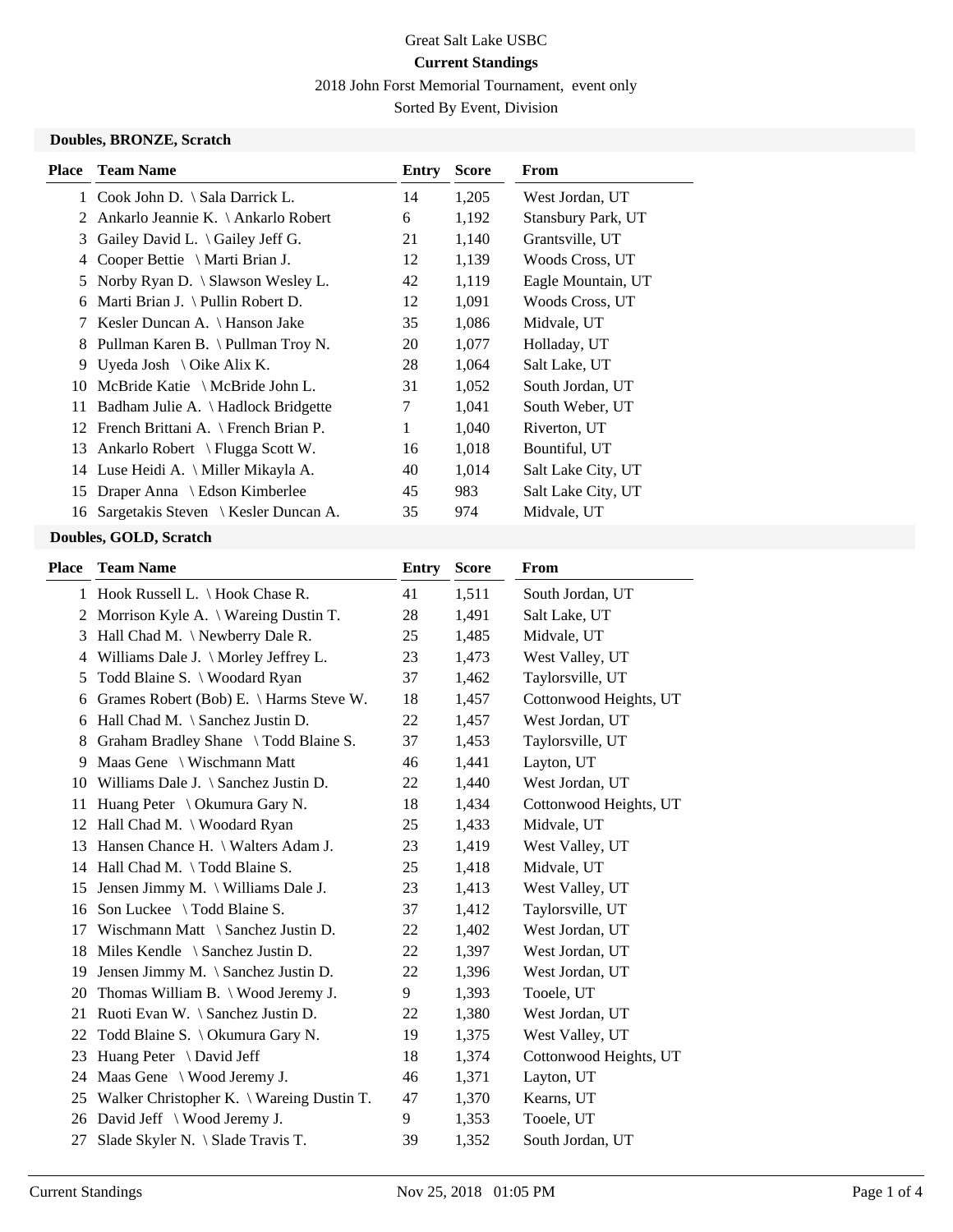2018 John Forst Memorial Tournament, event only

Sorted By Event, Division

## **Doubles, GOLD, Scratch**

| <b>Place</b> | <b>Team Name</b>                               | <b>Entry</b> | <b>Score</b> | From                   |
|--------------|------------------------------------------------|--------------|--------------|------------------------|
|              | 28 Huang Peter \ Reeve Shaun M.                | 18           | 1,350        | Cottonwood Heights, UT |
|              | 29 Williams Dale J. \ Huang Peter              | 18           | 1,344        | Cottonwood Heights, UT |
| 30           | Kloempken Marcia E. \ Walker Christopher K.    | 22           | 1,336        | West Jordan, UT        |
| 31           | Sosnowski Peter A. \ Chrans Monty              | 11           | 1,334        | West Valley, UT        |
|              | 32 Williams Dale J. \ Ruoti Evan W.            | 23           | 1,324        | West Valley, UT        |
|              | 33 Williams Dale J. \ Walters Adam J.          | 23           | 1,320        | West Valley, UT        |
| 34           | Syme Joseph L. $\setminus$ Chrans Monty        | 11           | 1,318        | West Valley, UT        |
|              | 35 Moore Brent "Gus" E. \ Walters Adam J.      | 23           | 1,315        | West Valley, UT        |
|              | 35 Goff Trey T. \ Slawson Wesley L.            | 42           | 1,315        | Eagle Mountain, UT     |
| 37           | Kloempken Marcia E. \ Sanchez Justin D.        | 22           | 1,302        | West Jordan, UT        |
| 38           | Newberry Dale R. \ Walters Adam J.             | 47           | 1,300        | Kearns, UT             |
| 39           | Smith Brandon C. \Todd Blaine S.               | 37           | 1,298        | Taylorsville, UT       |
| 40           | Hall Chad M. \ Sanchez April N.                | 25           | 1,296        | Midvale, UT            |
|              | 40 Zach Trevino \ Miles Kendle                 | 51           | 1,296        | Brigham City, UT       |
|              | 42 Kesler Duncan A. \ Redmond Trevor C.        | 35           | 1,293        | Midvale, UT            |
|              | 43 Chrans Monty \ Moore Brent "Gus" E.         | 11           | 1,289        | West Valley, UT        |
|              | 44 Charles McLean D. \ Miles Kendle            | 22           | 1,284        | West Jordan, UT        |
| 45           | Eichhorst Scott A. \ Son Luckee                | 15           | 1,279        | Taylorsville, UT       |
| 45           | Goedicke Ernest \ Charles McLean D.            | 51           | 1,279        | Brigham City, UT       |
| 47           | Sosnowski Peter A. \ Moore Brent "Gus" E.      | 11           | 1,278        | West Valley, UT        |
|              | 48 Walker Christopher K. \ Charles McLean D.   | 22           | 1,274        | West Jordan, UT        |
| 49           | Bernal Dante L. \ Morley Jeffrey L.            | 27           | 1,269        | Salt Lake City, UT     |
|              | 50 Walters Adam J. \ Morley Chris K.           | 47           | 1,265        | Kearns, UT             |
| 51           | Thomas William B. $\Delta$ David Jeff          | 9            | 1,264        | Tooele, UT             |
|              | 52 Huang Peter \ Harms Steve W.                | 18           | 1,263        | Cottonwood Heights, UT |
| 53           | Hall Chad M. \ Riddle Debrah W.                | 25           | 1,258        | Midvale, UT            |
|              | 54 Walters Adam J. \ Walker Christopher K.     | 47           | 1,254        | Kearns, UT             |
| 55           | Graham Bradley Shane \ Okumura Gary N.         | 38           | 1,248        | Grantsville, UT        |
| 55           | Funnye Erik \ Carlson Alex L.                  | 13           | 1,248        | West Valley, UT        |
| 57           | Syme Joseph L. \ Moore Brent "Gus" E.          | 11           | 1,238        | West Valley, UT        |
| 58           | Smith Brandon C. \ Reeve Shaun M.              | 29           | 1,236        | Draper, UT             |
| 59           | Kesler Duncan A.   Kesler Eddie L.             | 35           | 1,226        | Midvale, UT            |
|              | 60 Pullman Tyler J. \Pullman Kevin P.          | 20           | 1,224        | Holladay, UT           |
|              | 60 Newberry Dale R. \ Sanchez Justin D.        | 22           | 1,224        | West Jordan, UT        |
| 62           | Oike Alix K. \ Morrison Kyle A.                | 28           | 1,219        | Salt Lake, UT          |
|              | 63 Eichhorst Scott A. \ Bailey Howard R.       | 15           | 1,218        | Taylorsville, UT       |
|              | 64 Wilken (Carson) Andrew J. \ Slaymaker Brian | 52           | 1,216        | Layton, UT             |
|              | L.                                             |              |              |                        |
| 65           | Pullman Troy N. \ Pullman Kevin P.             | 20           | 1,210        | Holladay, UT           |
| 66           | Okumura Jaaycob D. \ Okumura Gary N.           | 19           | 1,208        | West Valley, UT        |
| 66           | Gilbert Robert W. \ Eichhorst Scott A.         | 15           | 1,208        | Taylorsville, UT       |
| 68           | Slade Drew \ Orr Brian                         | 34           | 1,195        | Eagle Mountain, UT     |
| 69           | Jones Jason R. \ Jones Jessica L.              | 5            | 1,185        | Taylorsville, UT       |
| 70           | Jensen John F. \ Jensen Jimmy M.               | 23           | 1,183        | West Valley, UT        |
| 71           | Shellabarger Max \ Maas Gene                   | 22           | 1,170        | West Jordan, UT        |
| 72           | Wade Debbie S. \ Newberry Dale R.              | 26           | 1,165        | Salt Lake City, UT     |
| 73           | Huang Peter \ Acurero Jorge M.                 | 18           | 1,162        | Cottonwood Heights, UT |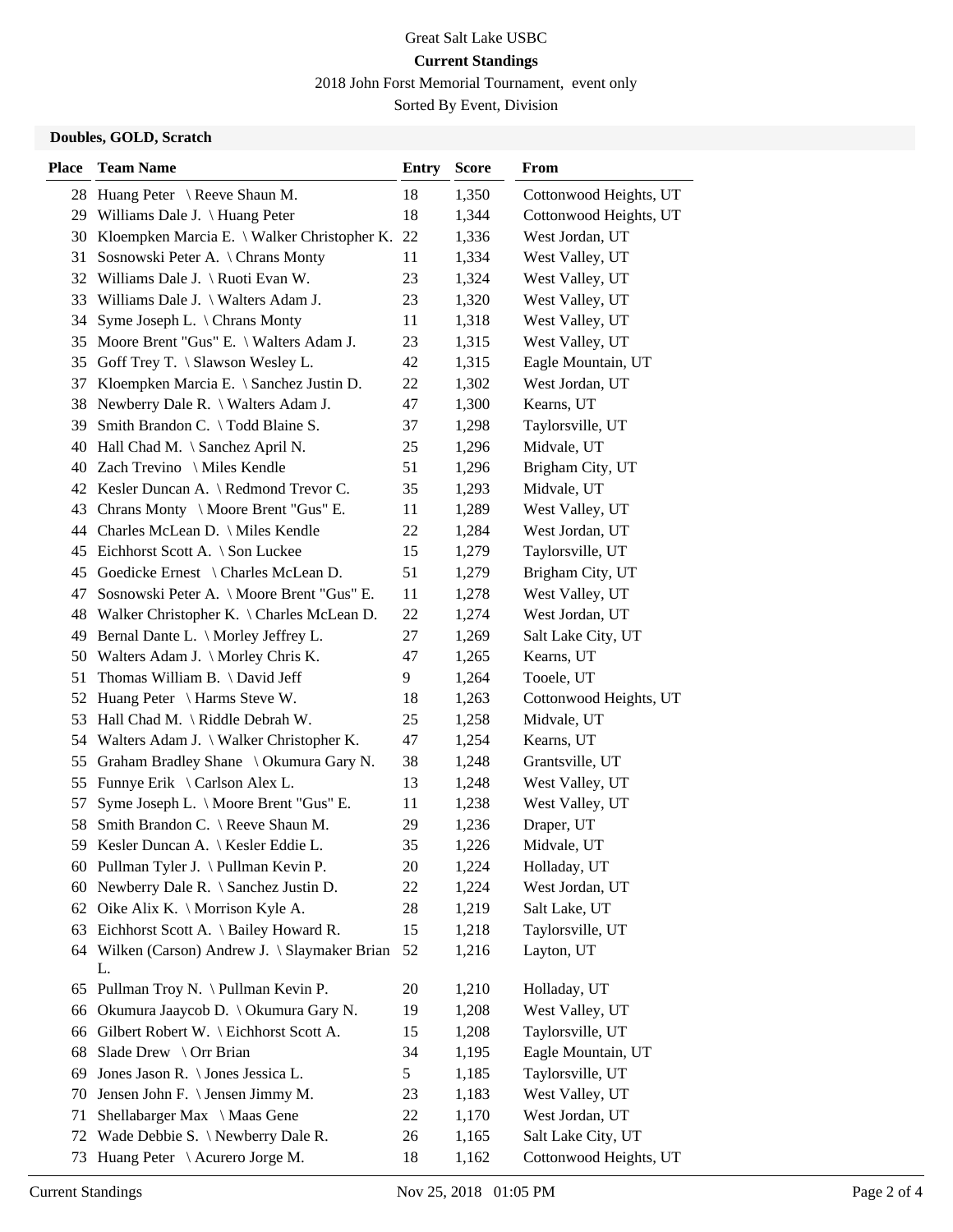2018 John Forst Memorial Tournament, event only

Sorted By Event, Division

## **Doubles, GOLD, Scratch**

| <b>Place</b> Team Name                  | Entry | <b>Score</b> | From               |
|-----------------------------------------|-------|--------------|--------------------|
| 74 Hudson Brock E. \Taliercio Gregg A.  | 30    | 1,159        | Salt Lake City, UT |
| 75 Sosnowski Peter A. \ Syme Joseph L.  | 11    | 1,154        | West Valley, UT    |
| 76 Jensen John F. \ Redmond Trevor C.   | 27    | 1,152        | Salt Lake City, UT |
| 77 Zach Trevino \ Goedicke Ernest       | 51    | 1,150        | Brigham City, UT   |
| 78 Carter Lane W. \ Calkins Rusty A.    | 53    | 1,134        | West Valley, UT    |
| 79 Hansen Chance H. \ Chrans Monty      | 11    | 1,120        | West Valley, UT    |
| 80 Sosnowski Peter A. \ Jensen Jimmy M. | 11    | 1,113        | West Valley, UT    |
| 81 Hansen Matthew B. \ Orr Kyle G.      | 32    | 1.100        | Sandy, UT          |
| 82 Pullman Deeann \ Pullman Troy N.     | 20    | 990          | Holladay, UT       |

#### **Doubles, IRON, Scratch**

| Place | <b>Team Name</b>                             | Entry | <b>Score</b> | From               |
|-------|----------------------------------------------|-------|--------------|--------------------|
|       | 1 Nygard Barry O. \ Nygard Claudia           | 12    | 1,138        | Woods Cross, UT    |
| 2     | Anderson Susan B. \ Pullin Robert D.         | 12    | 1,105        | Woods Cross, UT    |
| 3     | Poulson Julie A. \ Green Anna M.             | 2     | 1,045        | Salt Lake City, UT |
| 4     | Nelson Maureen \ Matthews Susan J.           | 3     | 1,027        | South Jordan, UT   |
| 5     | Bost Catherine E. $\setminus$ Bost Frank C.  | 50    | 1,014        | Woods Cross, UT    |
| 6     | Smith Michael \ Pearson Sharon L.            | 4     | 994          | Syracuse, UT       |
| 7     | Smith Milani $\Im$ Smith Darren E.           | 44    | 992          | Magna, UT          |
| 8     | Cooper Bettie \ Hadlock Bridgette            | 7     | 989          | South Weber, UT    |
| 9     | Nelson Maureen \ Green Anna M.               | 3     | 975          | South Jordan, UT   |
| 10    | Dell Kathy W. \ Dell Melvin                  | 37    | 973          | Taylorsville, UT   |
| 11    | Nelson Maureen \ Dell Melvin                 | 48    | 957          | Salt Lake City, UT |
| 12    | Maldonado Amy \ Maldonado Todd               | 10    | 940          | West Valley, UT    |
| 13    | Badham Julie A. \ Badham David L.            | 7     | 939          | South Weber, UT    |
|       | 14 Ankarlo Jeannie K. \ Flugga Michele       | 6     | 937          | Stansbury Park, UT |
| 15    | Muse Tawnya \ Fulton Paul                    | 36    | 930          | Taylorsville, UT   |
| 16    | Dell Kathy W. \ Green Anna M.                | 48    | 894          | Salt Lake City, UT |
| 17    | Flugga Michele $\setminus$ Sargetakis Steven | 35    | 843          | Midvale, UT        |
|       |                                              |       |              |                    |

## **Doubles, SILVER, Scratch**

| Place           | <b>Team Name</b>                            | Entry | <b>Score</b> | From                   |
|-----------------|---------------------------------------------|-------|--------------|------------------------|
|                 | 1 Jensen John F. \ Bernal Dante L.          | 27    | 1,432        | Salt Lake City, UT     |
|                 | 2 Flugga Scott W.   Kesler Duncan A.        | 35    | 1,399        | Midvale, UT            |
| 3               | Voeltz Matt D. \ Huang Peter                | 18    | 1,330        | Cottonwood Heights, UT |
| 4               | Uyeda Josh \ Morrison Kyle A.               | 28    | 1,287        | Salt Lake, UT          |
| 5               | Bailey Kelly W. \ Voeltz Matt D.            | 18    | 1,246        | Cottonwood Heights, UT |
| 6               | Haymes Holly M. $\langle$ Haymes Jeramy S.  | 8     | 1,224        | Salt Lake City, UT     |
| $7\phantom{.0}$ | Orr Caden B. \ Hyatt Ashton G.              | 33    | 1,205        | Midvale, UT            |
| 8               | Madrid Marnye A. \ Madrid Frank E.          | 3     | 1,191        | South Jordan, UT       |
| 8               | Moyado Jordan F. \ Nelson Mason X.          | 13    | 1,191        | West Valley, UT        |
| 10              | Turpie Janine N. \ Funnye Erik              | 13    | 1,188        | West Valley, UT        |
| 11.             | Lund Randy R. $\langle$ Huang Peter         | 18    | 1,181        | Cottonwood Heights, UT |
|                 | 12 Uyeda Josh \ Carlos Jeff H.              | 43    | 1,176        | Syracuse, UT           |
| 13              | Jones Jason R. $\setminus$ Carlos Jeff H.   | 43    | 1,172        | Syracuse, UT           |
| 14              | Smith WendySue $\setminus$ Smith Brandon C. | 17    | 1,160        | Kaysville, UT          |
| 15              | Walters Serene \ Walters Adam J.            | 47    | 1,141        | Kearns, UT             |
|                 |                                             |       |              |                        |